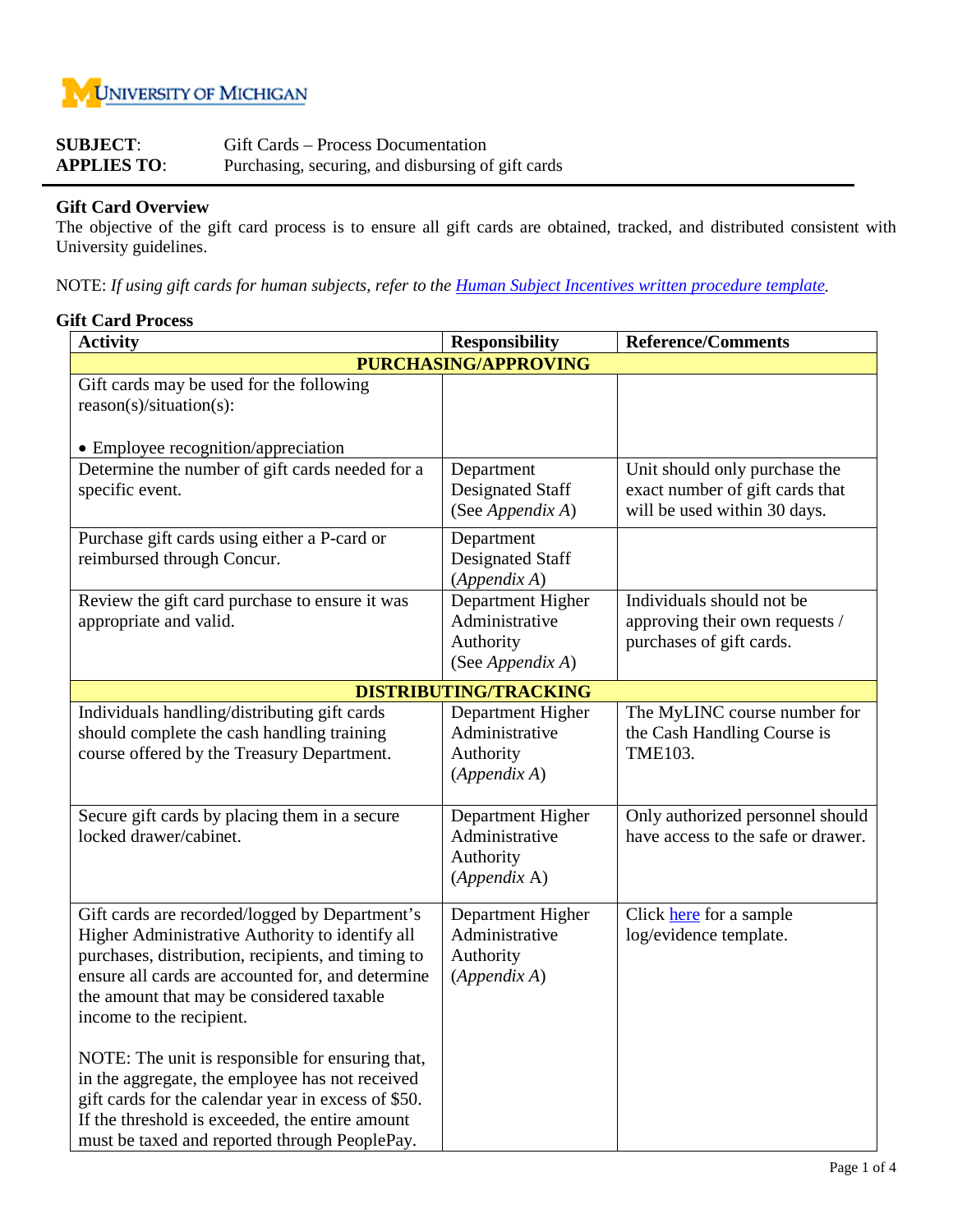| Distribute gifts cards in a secure manner. Present<br>each gift card to the intended awardee of the gift.                                                                                                                                                                                                                                              | Department Higher<br>Administrative<br>Authority<br>(Appendix A) |                                                                                                                                                                                                                                                                                                                                                                                                                                                              |
|--------------------------------------------------------------------------------------------------------------------------------------------------------------------------------------------------------------------------------------------------------------------------------------------------------------------------------------------------------|------------------------------------------------------------------|--------------------------------------------------------------------------------------------------------------------------------------------------------------------------------------------------------------------------------------------------------------------------------------------------------------------------------------------------------------------------------------------------------------------------------------------------------------|
| Evidence of distribution is collected and<br>maintained as follows: employees who are<br>awarded a gift card will have their name added to<br>the list of recipients and employee should sign as<br>an acknowledgment of receipt.<br>Evidence should be available and maintained<br>from all recipients to validate actual and proper<br>distribution. | Department Higher<br>Administrative<br>Authority<br>(Appendix A) | A list of recipients (i.e., list of<br>signatures or copies of submitted<br>PeoplePay forms) and the<br>purpose of the gift cards should<br>be provided as part of the<br>reconciliation process (e.g.<br>reconciling the transaction in<br>Concur).<br>NOTE: For tax purposes, name<br>of gift card vendor (i.e. Meijer,<br>VISA, etc.) must be included in<br>the description on PeoplePay<br>forms.<br>Click here for a sample log/<br>evidence template. |
| Return any unused gift cards (with no intended<br>future use) to the vendor.                                                                                                                                                                                                                                                                           | Department Higher<br>Administrative<br>Authority<br>(Appendix A) |                                                                                                                                                                                                                                                                                                                                                                                                                                                              |
|                                                                                                                                                                                                                                                                                                                                                        | <b>ACCOUNTING &amp; RECONCILIATION</b>                           |                                                                                                                                                                                                                                                                                                                                                                                                                                                              |
| The Department's Higher Administrative<br>Authority will contact FBS in order to report gift<br>card usage through PeoplePay when appropriate<br>for taxation purposes.<br>NOTE: Units must review the Policy on Taxation<br>and Gifts, Prizes, and Awards to Employees to<br>ensure tax implications are understood and<br>policy is followed.        | Department Higher<br>Administrative<br>Authority<br>(Appendix A) | SPG 501.12 Awards, Gifts, and<br><b>Prizes</b><br>For additional info on tax<br>guidelines, see: Policy on<br>Taxation of Gifts, Prizes &<br><b>Awards to Employees.</b><br>For guidance in determining<br>whether gift cards should be<br>reported through PeoplePay and<br>what account they should be<br>charged to, see: Prizes, Gifts and<br><b>Awards Decision Process or</b><br>Reporting Prizes, Gifts, &<br>Awards.                                 |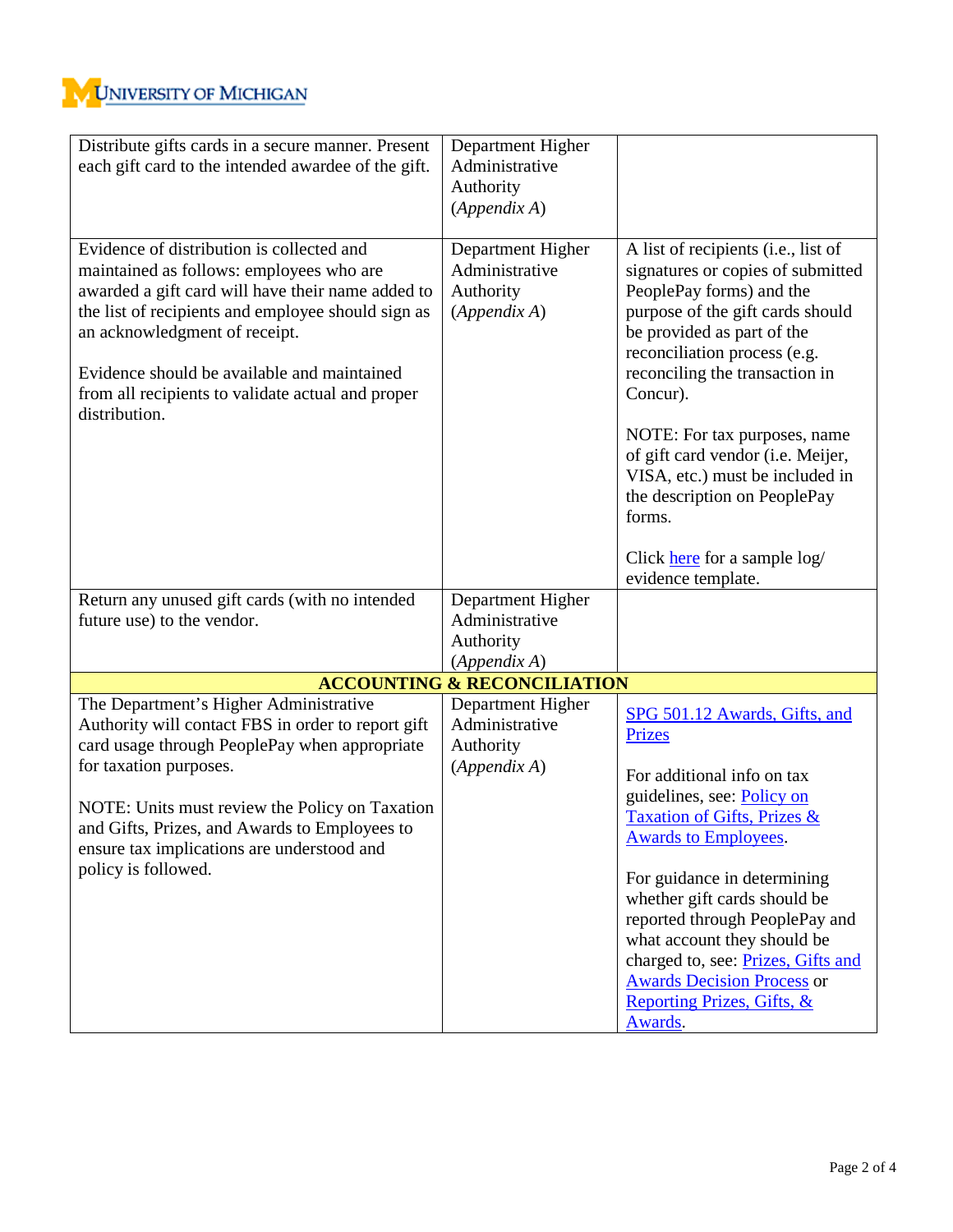

| FBS will access PeoplePay in order for                  | <b>FBS</b>                                             | For additional info on tax                                    |
|---------------------------------------------------------|--------------------------------------------------------|---------------------------------------------------------------|
| appropriate taxation of gift.                           |                                                        | guidelines, see: Policy on                                    |
|                                                         |                                                        | Taxation of Gifts, Prizes &                                   |
|                                                         |                                                        | <b>Awards to Employees.</b>                                   |
|                                                         |                                                        | For guidance in determining                                   |
|                                                         |                                                        | whether gift cards should be                                  |
|                                                         |                                                        | reported through PeoplePay and                                |
|                                                         |                                                        | what account they should be                                   |
|                                                         |                                                        | charged to, see: Prizes, Gifts and                            |
|                                                         |                                                        | <b>Awards Decision Process.</b>                               |
| Gift cards for employees are charged to account         | FBS Administrative                                     | Gift cards should be flagged "X"                              |
| 502300 and gift cards for non-employees are             | Assistant                                              | class unless offered to ALL                                   |
| charged to account 614573.                              | Intermeidate                                           | employees of the University on                                |
|                                                         |                                                        | an equitable basis, e.g. University                           |
| Gift cards are flagged as "X" class when                |                                                        | Human Resources' Employee                                     |
| appropriate.                                            |                                                        | Service Awards.                                               |
|                                                         |                                                        | For additional info on Indirect                               |
|                                                         |                                                        | Costs, see: https://www.finance.                              |
|                                                         |                                                        | umich.edu/programs/indirectcost                               |
|                                                         |                                                        | S                                                             |
| Reconcile all gift card purchases, credits and          | FBS Senior Budget                                      | Ideally, person performing the                                |
| departmental tax charges to SOA and ensure              | Analyst                                                | reconciliation should be someone                              |
| usage is consistent with log records. Maintain          |                                                        | who is independent of the gift                                |
| proper evidence of reconciliation.                      |                                                        | card process.                                                 |
|                                                         |                                                        |                                                               |
| Ensure discrepancies are resolved in a timely           |                                                        |                                                               |
| manner.                                                 |                                                        |                                                               |
| Review the CMB Treasurer's Office                       | <b>MONITORING &amp; OVERSIGHT</b><br>Department Higher |                                                               |
| <b>Certification Courses Report in Business Objects</b> | Administrative                                         | Report can be accessed through<br><b>Business Objects at:</b> |
| to monitor individuals who have taken the               | Authority                                              |                                                               |
| TME103 course.                                          | (Appendix A)                                           | UM-Maintained $\rightarrow$ Financials $\rightarrow$          |
|                                                         |                                                        | FN03 Journal Detail                                           |
| FBS will provide CMB Treasurer's Office                 |                                                        |                                                               |
| Certification Courses Report, upon request.             |                                                        |                                                               |
| Client is to inventory gift cards semi-annually         | Department Higher                                      |                                                               |
| and compare to log and purchasing/credit                | Administrative                                         |                                                               |
| documentation. Discrepancies should be resolved         | Authority                                              |                                                               |
| in a timely basis.                                      | (Appendix A)                                           |                                                               |
| An inventory of gift cards is conducted semi-           | Department Higher                                      | Person performing inventory                                   |
| annually and compared to log and purchasing/            | Administrative                                         | should not be person maintaining                              |
| credit documentation. Discrepancies should be           | Authority                                              | log.                                                          |
| resolved in a timely basis.                             | (Appendix A)                                           |                                                               |